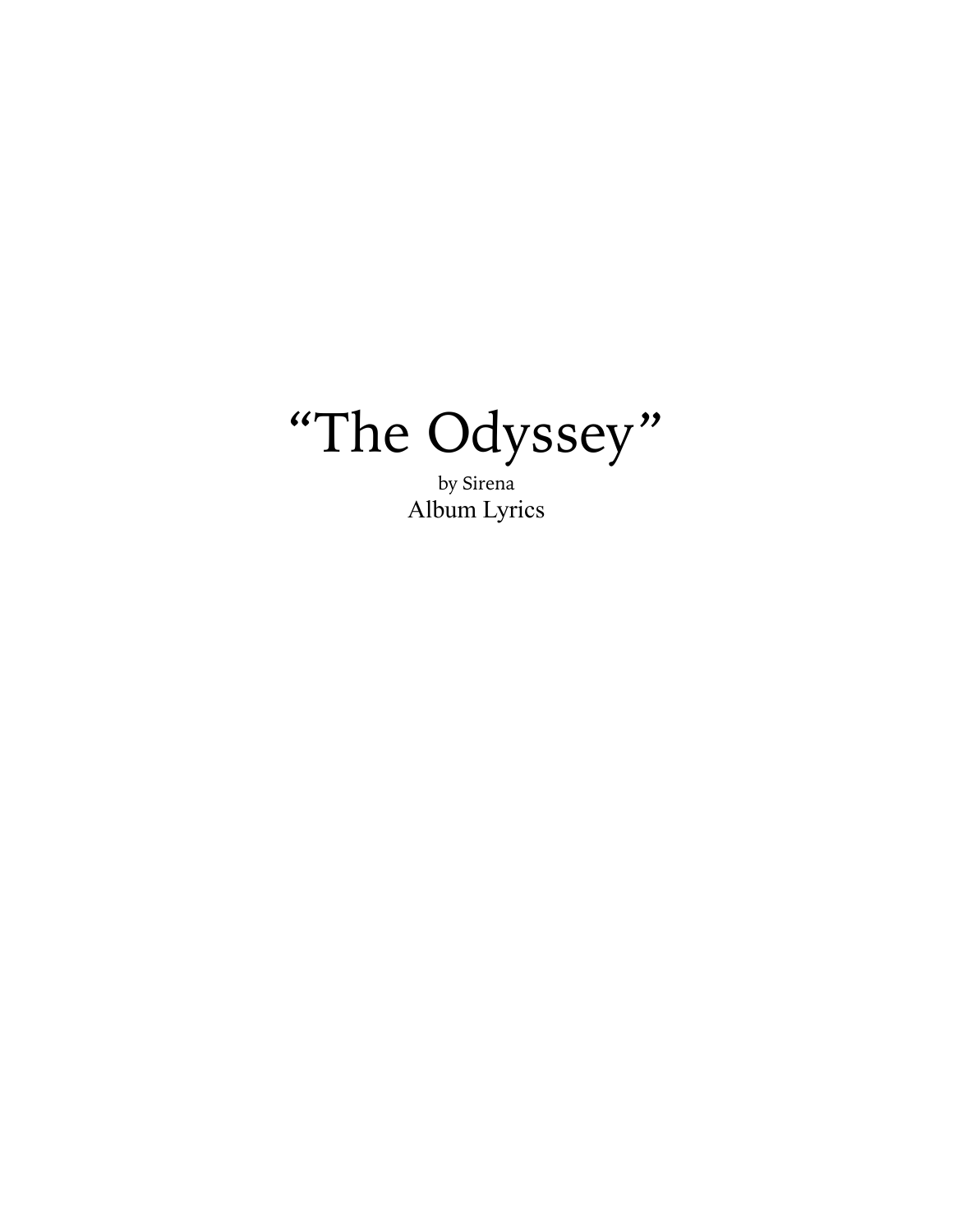# **The Prologue**

*Arrangement: Sirena/Text: Amanda Ellis*

A legend stands before you all We creatures of the sea From the depths, you hear our call; The voice of Sirens three

As grief can tear apart the soul and break the heart in two We sirens search to make ours whole And so, we pray on you

Trust not thy vision; for it's said "immortals ever lie," But follow those already dead And you will beg to die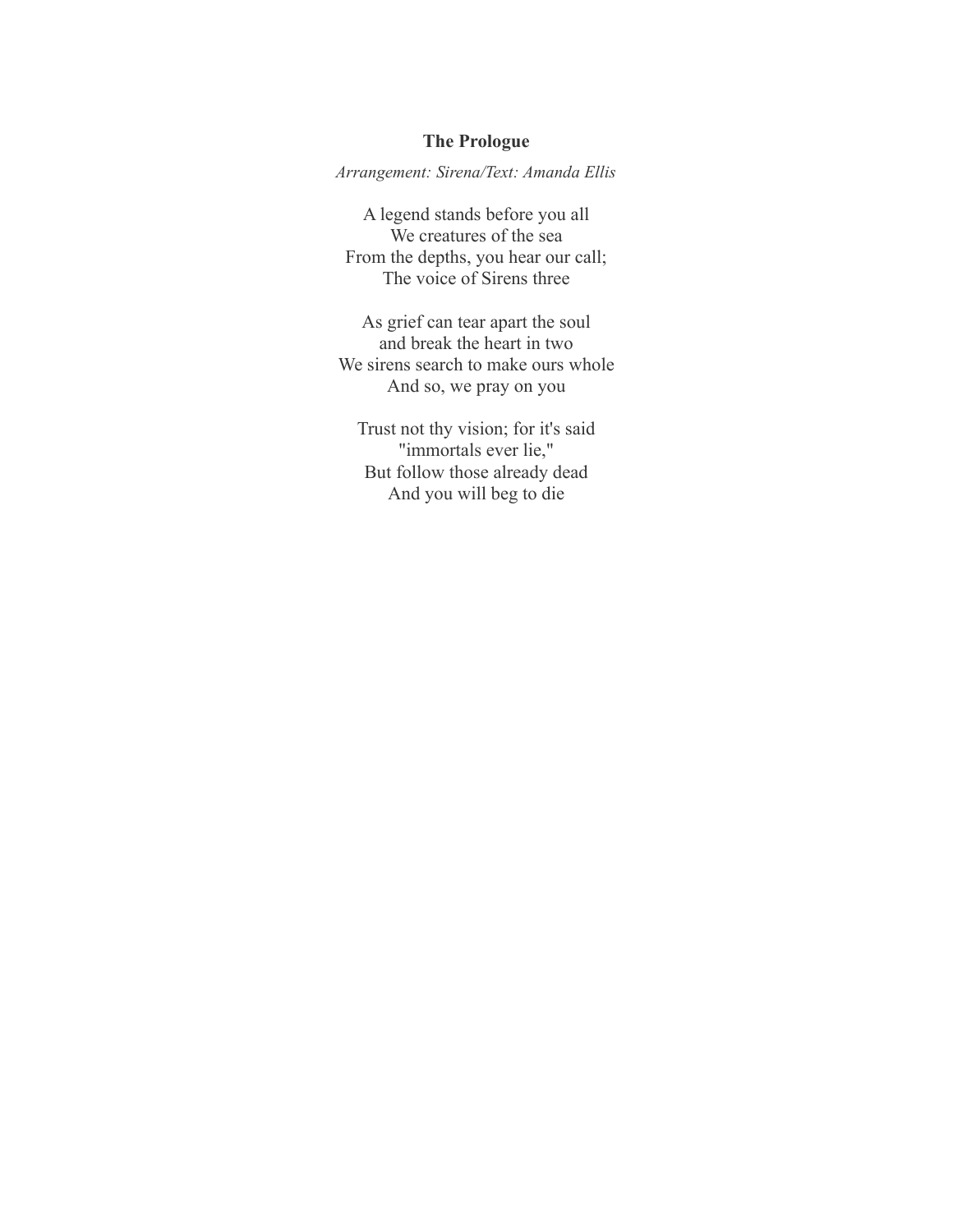#### **Maelstrom**

*Music/Lyrics: Sam Nolte*

Pray thee, Captain, bid thee from thy berth Don thy courage, rouse thy men of worth The devil 'woke, below invokes a storm Bid you run, lest you be won by morn'

> (Humanat Έλα σε μένα) (Animat Έλα σε μένα) (Humanat Έλα σε μένα) (Animat Έλα σε μένα)

Run thee lee side, refuge not you'll find (Soon you'll be the sorrow of your kind) Fast thy valor, veer thy vessel kind (Not a soul nor sailor left behind) Heeling ho', fall to and fro, your men (Tossed about, you're trapped en route, and then) Furl thy sail, 'gainst wind and gale you fend (Run you now)

For the walls of the water doth rise And the torrent doth flee from the skies Bid you welcome your fate, ever nigh Maelstrom churn

> Kumne donne savenya Kumne donne savenya

Get thee aft and cast thy fears astern (Fear and doubt, thy downfall, you will learn) For the weary and the wretched she shall spurn (The weary and the wretched fall in turn) No drogue nor batten can thee, from her, save (Kumne donne saven you must run) Run, lest Okeanos be thy grave

For the demons below you doth wake And the deck that you stand on doth quake Hell and havoc, your credence, shall break Maelstrom churn

Batten break and deadwood burn Thy men shall fall and thy keel in turn For thee, the sea doth yearn Waters crash, ocean bash and bray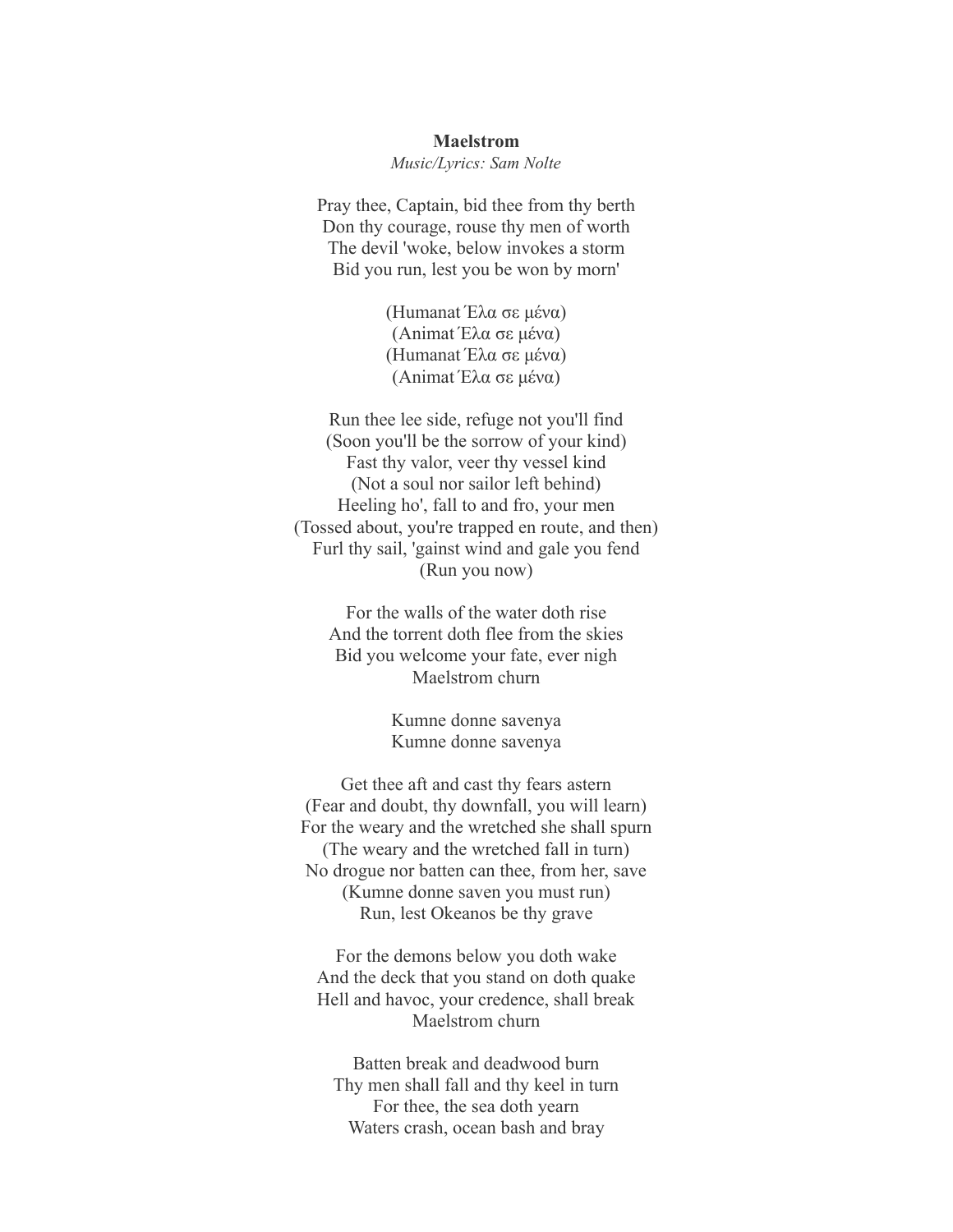Thy men shall fall down in dismay Pray thee for break of day

For thy course now is wrought with despair And thy crew, killed per thy costly fare Not a sail nor a soul did she spare Maelstrom churn

> Kumne donne savenya Kumne donne savenya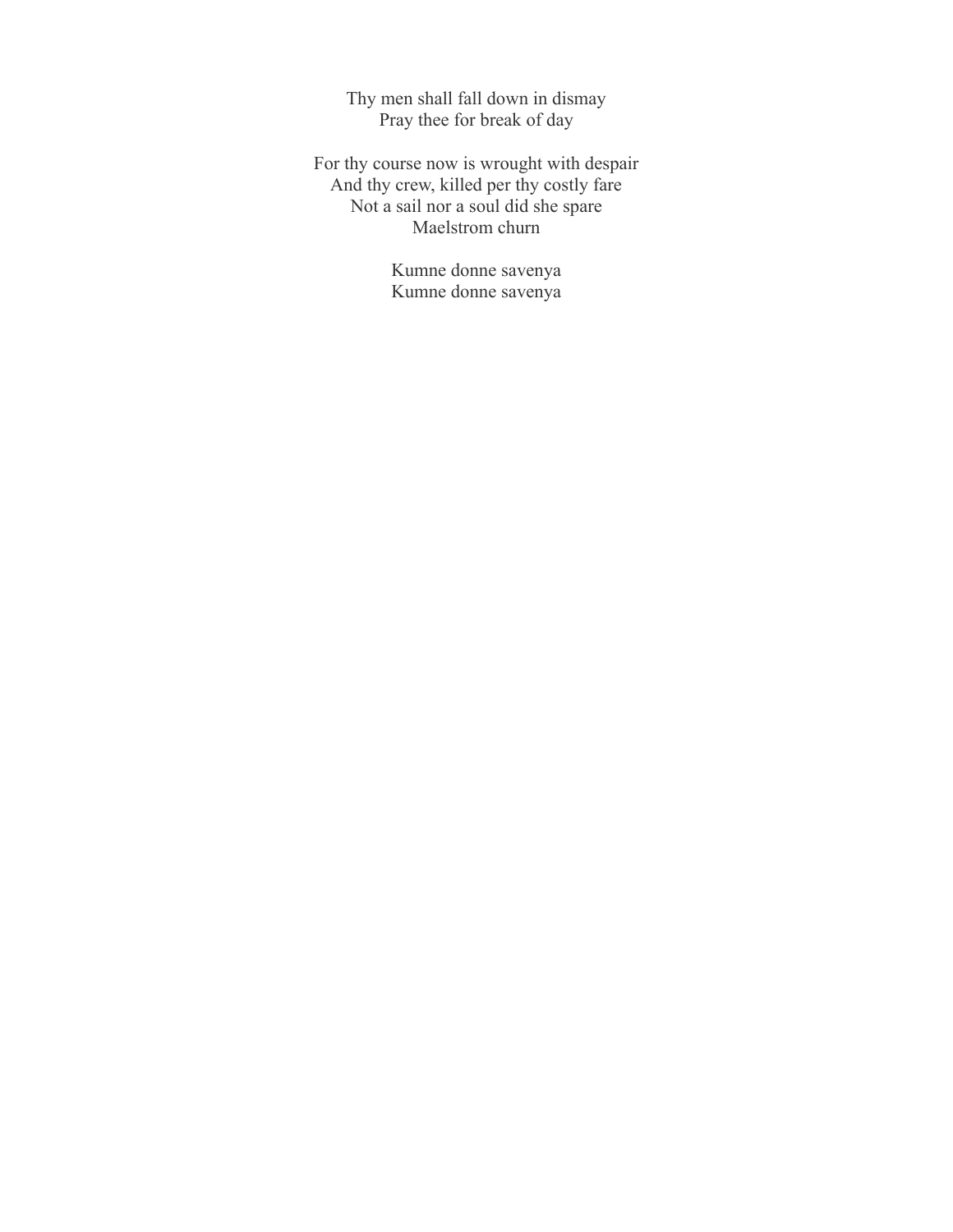The wind doth blow through the night so cold Likening sails unto branches in the trees The moon is thin with a sideways grin, Tides she tames and grants us light to see Tonight the glow from the moon doth show You are tired of your life, your woes many Bid you come join us for to sweetly rest You are homesick and your soul's weary

Your ship she groans as we siren's drone Fall to us, our song shall set you free The crew you command do not understand They are young, but tested they shall be You have toiled through life and outlived your wife All for naught but sorrow on the sea We feel your plight in the endless night And we three, tonight your saviors be

Lay your aching head on the ocean's bed Give your cares and your burdens unto we Your crew has fled, do not fear, nor dread For we three, tonight your saviors be For we three, tonight your saviors be

Draw you near, draw you near, lean still more, bend your ear Overboard, dear captain you must flee In the sirens net you feel no regret A life long lived, and now at peace you'll be As you lay to rest at your soul's behest, We with joy accept your final plea We caress your skin like a cool, soft wind Close your eyes, we grant you our mercy

> Now the twilight dims o'er the ocean winds Your soul turns to mist upon the sea

> > You asked for mercy Your soul is on it's way Fall to us, it's your final night

Weary travelers all heed the siren's call We shall send you on your next journey On the oceans bed lay your weary head Rest ye now unto eternity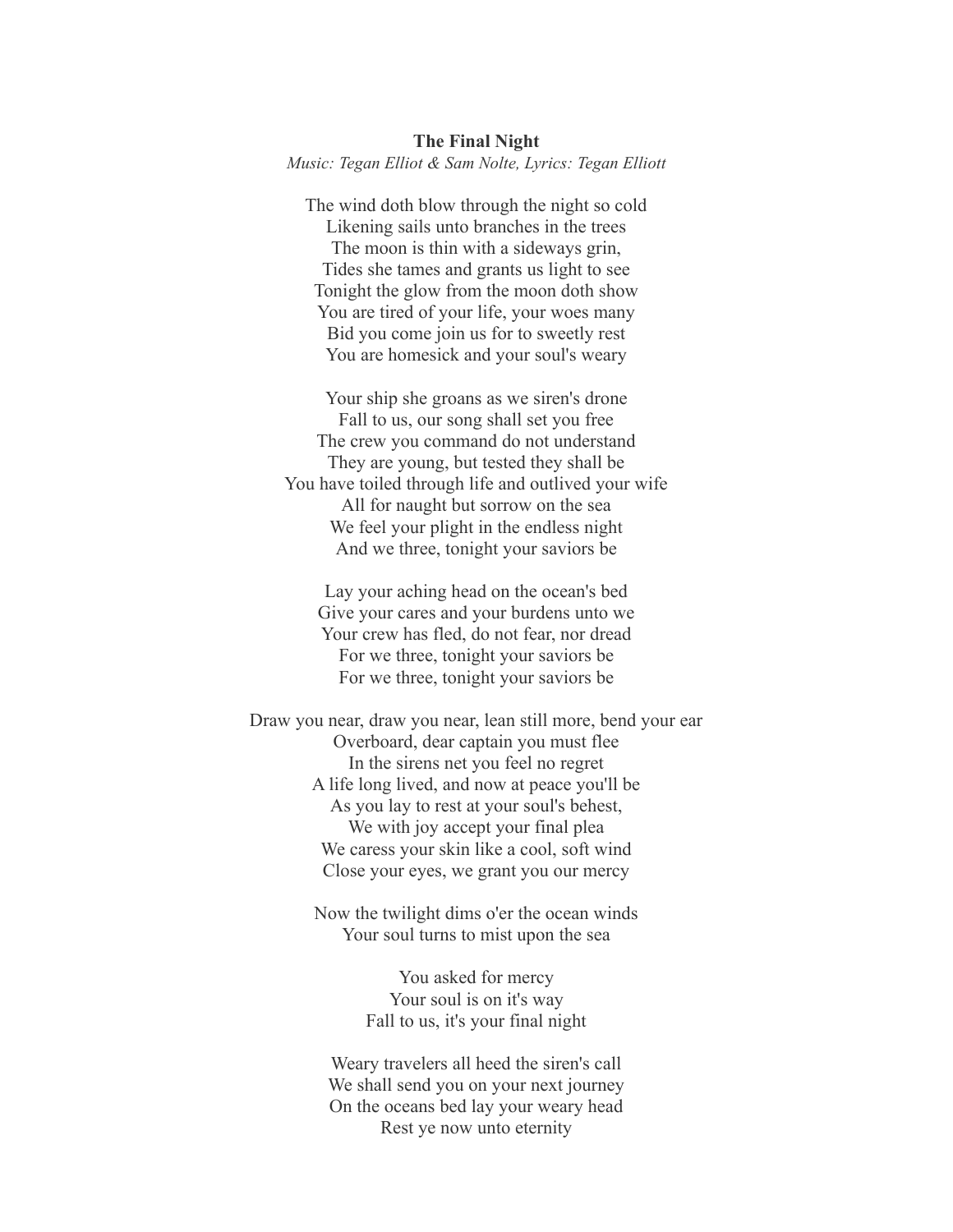## **Endless Memory**

*Music/Lyrics: Amanda Ellis*

My eyes have turned to stone frozen, fixed upon the sand that seeps between the fingers of my lovers hand

Each dancing grain I ponder, Unique flakes of melting snow. How many tides have come, my shattered mind will never know.

Through time I kneel unnoticed (The Earth did lend thee thy body, the ocean thy soul, to each thou shalt return) Sanity withering away My lover, never rising "gone" they say. (Because I could not stop for death, he kindly stopped for me The carriage held but just ourselves and immortality)

> Ah, This endless memory cursed immortal breath to give eternal life is to give eternal death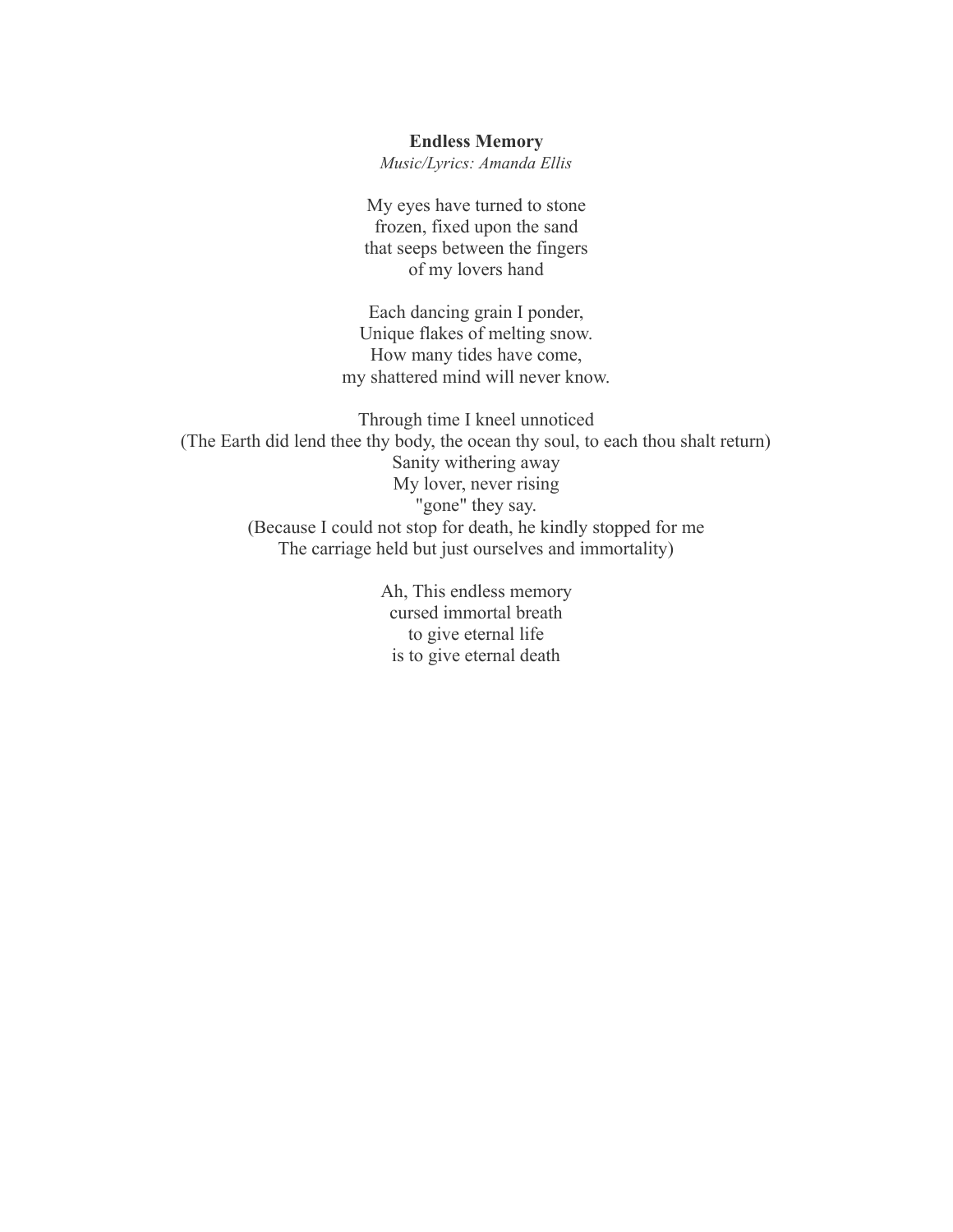#### **Song of the Valkyrie**

*Music: Tegan Elliott, Lyrics: adapted by Tegan Elliot from "Darradarljod" and "The Fatal Sisters" by Thomas Gray*

Weave the crimson web of war Let us go, and let us fly, Where our friends the conflict share, Where they triumph, where they die. Weave the crimson web of war

This woof is y-woven with entrails of men, This warp is hardweighted with heads of the slain, Spears blood-besprinkled for spindles we use, So weave we, weird sisters, our warwinning woof. Weave, we weird sisters, our warwinning woof.

Wind we, wind swiftly, our warwinning woof. When sword-bearing rovers to banners, rush on. Mind, maidens, we spare not one life in the fray! We course-choosing sisters have charge of the slain.

> Ere the ruddy sun be set, Pikes must shiver, javelins sing, Blade with clatt'ring buckler met, Hauberk crash, and helmet ring. Crash and ring, ring, ring, ring

Weave the crimson web of war. We the reins to slaughter give, Ours to kill, and ours to spare: Spite of danger he shall live! Weave the crimson web of war.

Now the path of fate we tread, (Your fate is ours to tread) Wade thro' th' ensanguin'd field: (Through the bloodshed) Gondula and Geira, spread (Valkyries come) O'er the youthful king your shield. Shield the youthful king! Hail to our king! Protect the handsome king!

Wind we, wind swiftly, our war-winning woof, And let us steadfastly stand by the brave king; Then men shall mark mournful their shields red with gore, How Swordstroke and Spearthrust stood stout by their lord.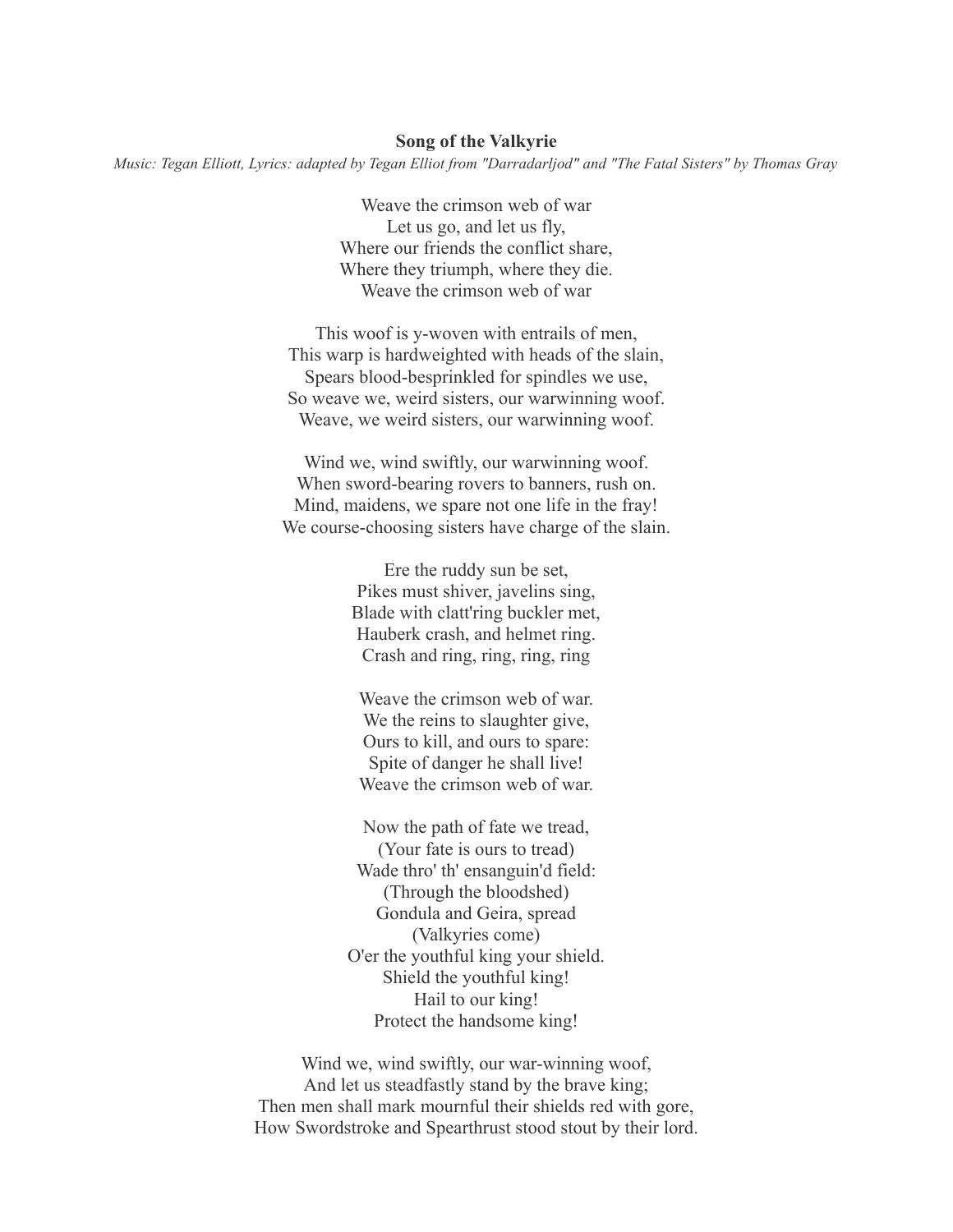Hail the task, and hail the hands! Songs of joy and triumph sing! Joy to the victorious bands; Triumph to the younger king! Triumph to the younger king!

Weave the crimson web of war. Let us go, and let us fly, Where our friends the conflict shared, Where they triumphed, where they died. Weave the crimson web of war!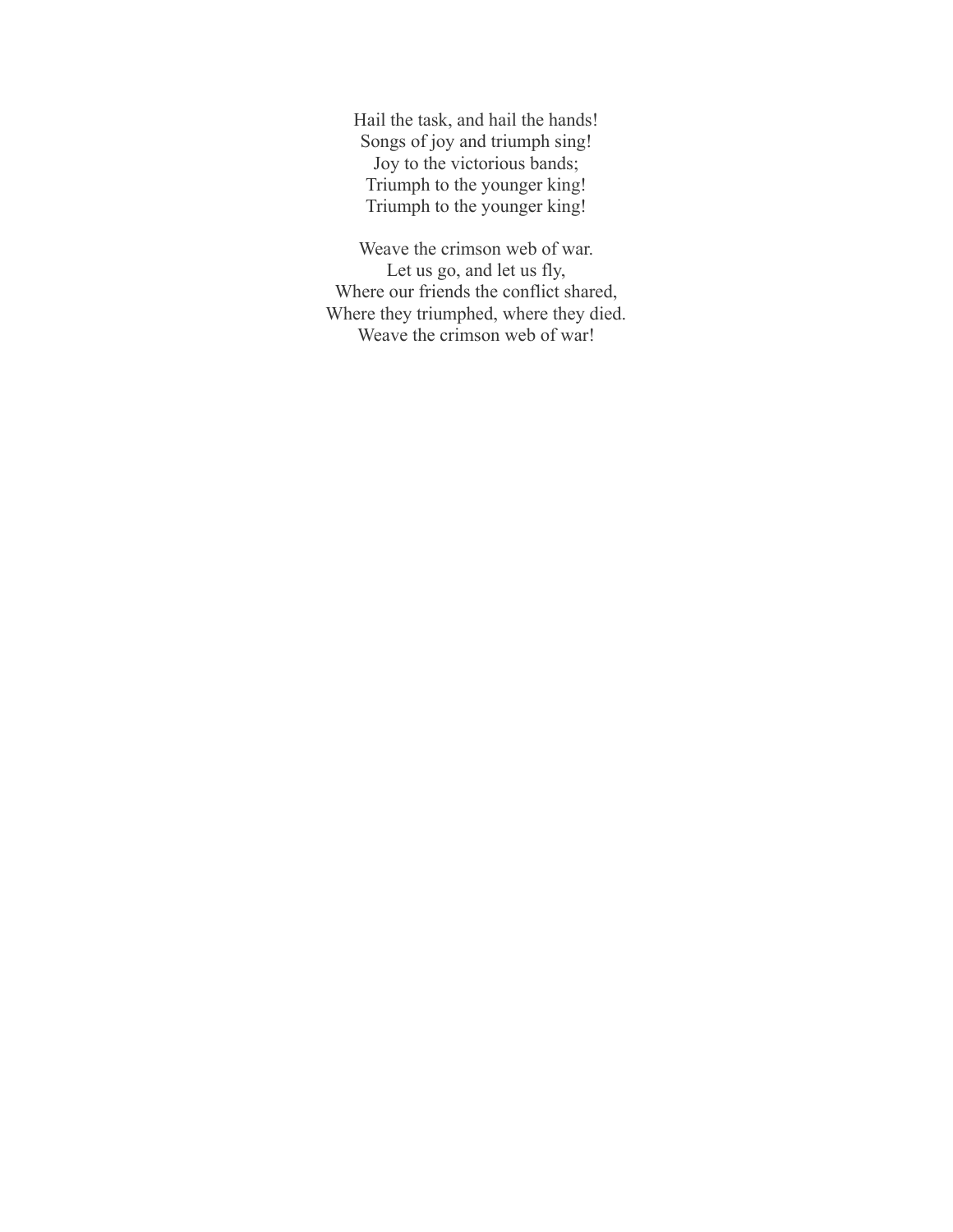## **How Do I Love Him?**

*Music/Lyrics: Tegan Elliott*

How do I love him? How deep the sea? How do I love him? How wide the sky?

How handsome is my lover? How strong and wise is he? You ask me how I love him For all eternity For all eternity

### **A Prayer to the Sea**

*Music/Lyrics: Sam Nolte*

Dear seas of old, I come with a prayer Send your waves 'till dawn And I'll meet you there

You carry a man Who's lost and alone I'll give you my life If you'll bring him home

A thousand nights, I'll sing to you 'Till dawn, I'll stand on your shore Sea wind, carry my song to him and blow till he's lost no more

> Send him the sun For again, she'll rise Send him a cool wind Wide open your skies

Dear seas of old Carry safe, my love But if death do befall him Guide him safely above

A thousand nights, I'll sing to you 'Till dawn, I'll stand on your shore Sea wind, carry my song to him and blow till he's lost no more

Waves crash, and winds blow I will wait Sea, my love upon him, bestow I will wait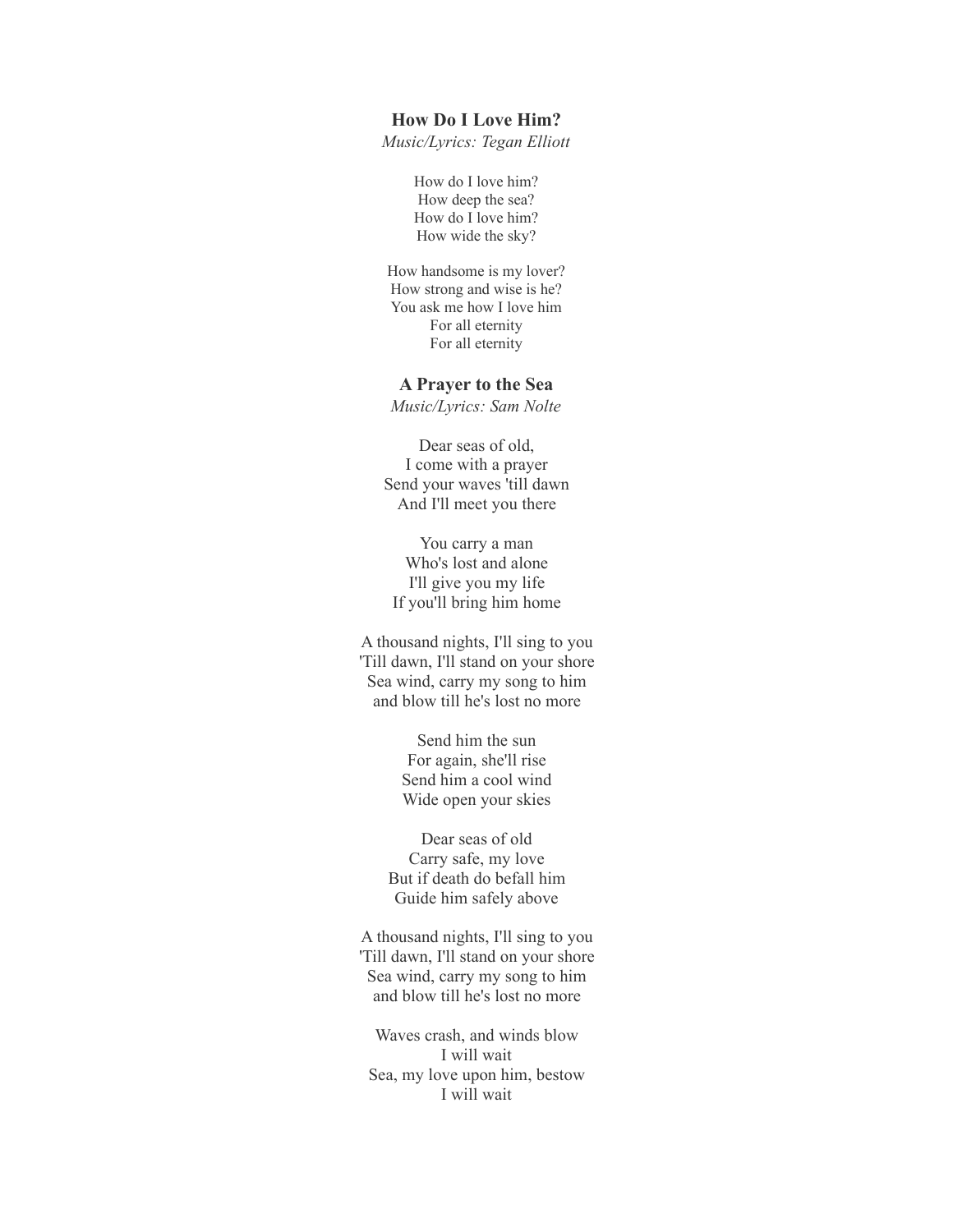## **Desleal**

## *Music/Lyrics: Sam Nolte*

Once upon a silver night, a sailor caught my eye Abandoned he his crew for me, and in my bed, did lie To me, a ring was given, and promises conveyed, Yet then he was gone, by yesterday's dawn, what a husband he had made

Run you now, run, let not "doubt" cloud your mind My heart, you sought, forget it not, for my love here you did find Say you'll return to me, for you I'll wait But if dilly you dal, regret it you shall, for my anger shan't abate

If you flee, wish us to be, like strangers in the night Betray me, and deny me, my heart you cannot slight Stay you yet, and I'll forget, our love hath gone awry But run from me, and soon you'll see, that my love can never die

> Desleal Freedom doth come with a price Desleal Muera

A ship across my waters ran, filled with men galore I plucked one from the lady's deck, despite the man's deplore "A wife" said he, meant naught to me, but dust upon the wind So grab him I did and together we hid, to purge our lust in sin

Conscience and guilt make not much for a man, Pardon you sought, escape you plot, and here your fall began Leave me you'll not, lest my anger you'll wake But if you flee, I decree it will be your last mistake

Part from me, wish us to be, like strangers in the night Betray me, and deny me, my heart you cannot slight Stay you yet, and I'll forget, our love hath gone awry But run from me, and soon you'll see, that my love can never die

> Desleal Faith, a gift given once Desleal Muera

Hey-o, Seek him out and run him down Hey-o, Hold him fast and he shall drown Hey-o, Seek him out and run him down Be ye Desleal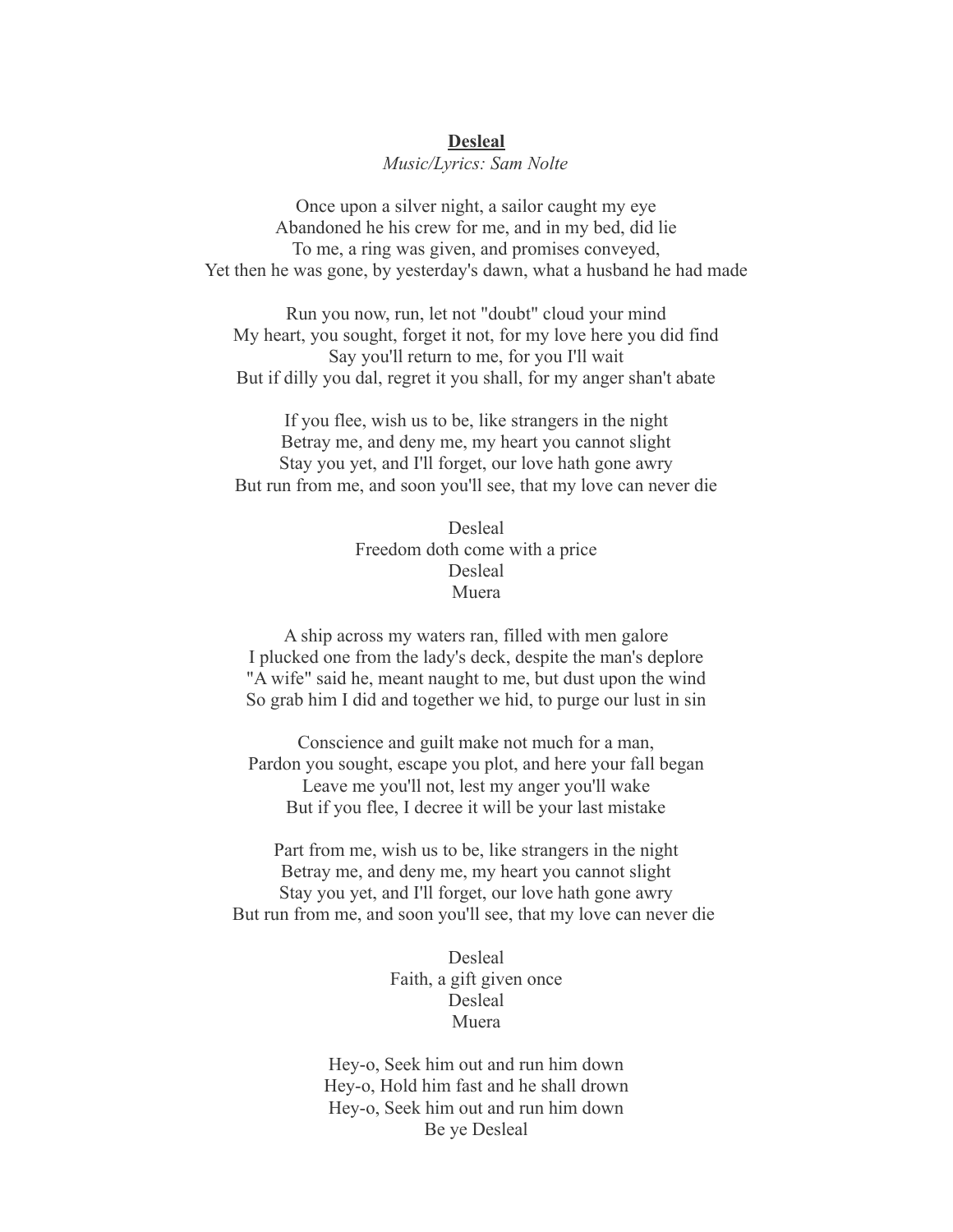Be ye Desleal: Cry not when fate doth call Be ye Desleal: Thy justice shall befall Be ye Desleal: Thy life lined in disdain Be ye Desleal: We three shall be thy bane

Found, had I, a worthy man, whose love did satisfy Dreams had we to live at sea, grow old, together die Yet on one fateful morning, when the sun had gathered high I found him in bed, a whore on his head, he can't run, but he can try

Rest you now easy, no right you have earned Love you seek? Of lust you reek--this lover you have spurned What you deserve for this ravage of sin? I give to thee, a necklace, that will never leave your skin

Flee from me, now you see, we're strangers in the night Betray me, and deny me, my fury you'll incite Stay you yet, I shan't forget, this love hath gone awry Run you no more, Dear, I implore, my love can never die.

> Hey-o, Seek him out and run him down Hey-o, Hold him fast and he shall drown Hey-o, Seek him out and run him down Be ye Desleal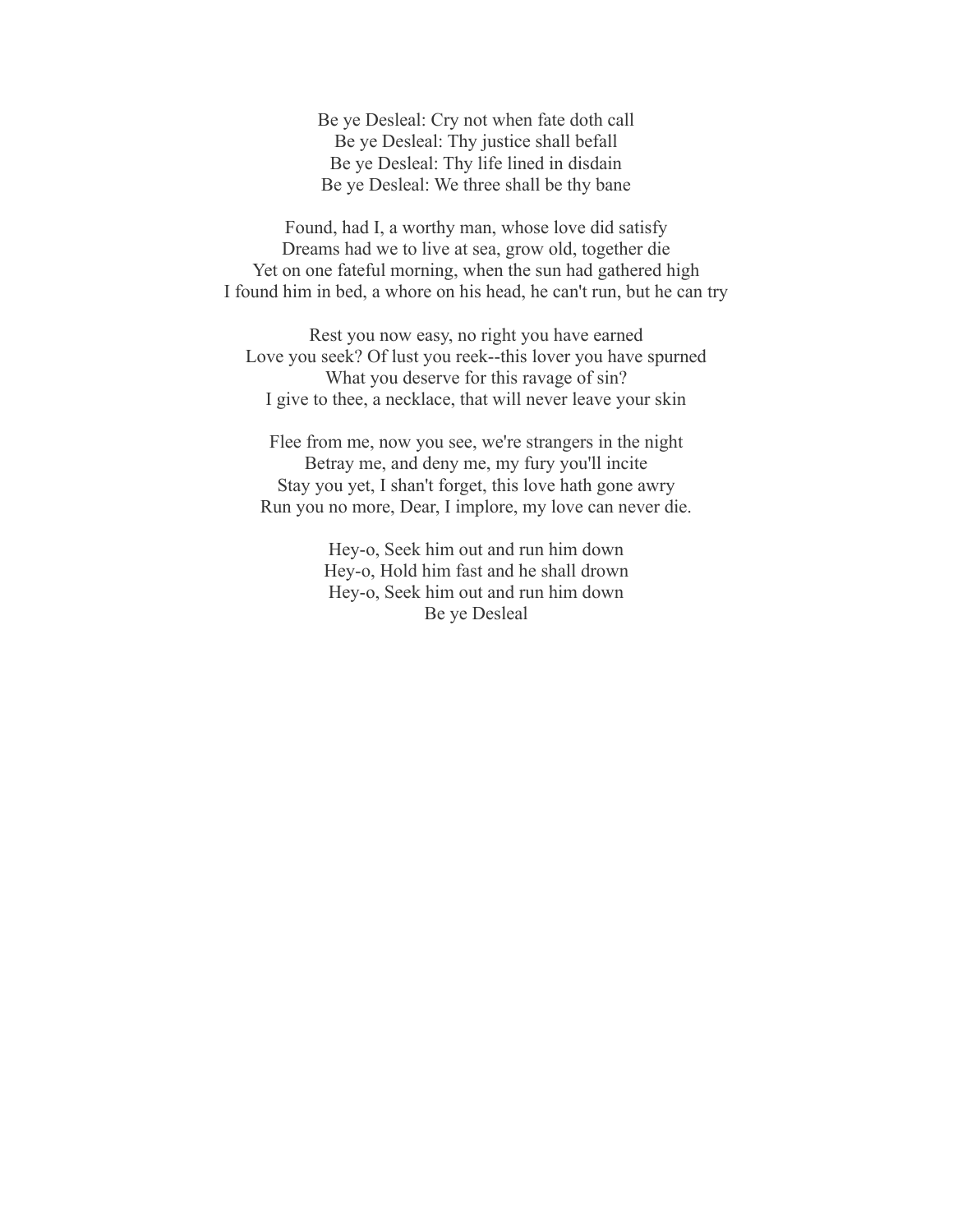| Spanish                  | English                              |
|--------------------------|--------------------------------------|
|                          |                                      |
| La prima vez que te vidi | The first time I saw                 |
| De tus ojos me enamori   | Your eyes I fell in love with you    |
| La prima vez que te vidi | The first time I saw                 |
| De tus ojos me enamori   | Your eyes I fell in love with you    |
| De aquel momento te ami  | I loved you from that moment         |
| Fina la tomba te amare   | And until the grave, I will love you |
| De aquel momento te ami  | I loved you from that moment         |
| Fina la tomba te amare   | And until the grave, I will love you |
| Acercate me querida      | Come close to me my dear one         |
| Salvadora de me vida     | You have saved me                    |
| Acercate me querida      | Come close to me my dear one         |
| Salvadora de me vida     | You have saved me                    |
| Descubrite y hablame     | Discover me and tell me              |
| Secretos de la tu vida   | Your life's secrets                  |
| Descubrite y hablame     | Discover me and tell me              |
| Secretos de la tu vida   | Your life's secrets                  |

# **La Prima Vez** *Traditional, Arrangement: Amanda Ellis*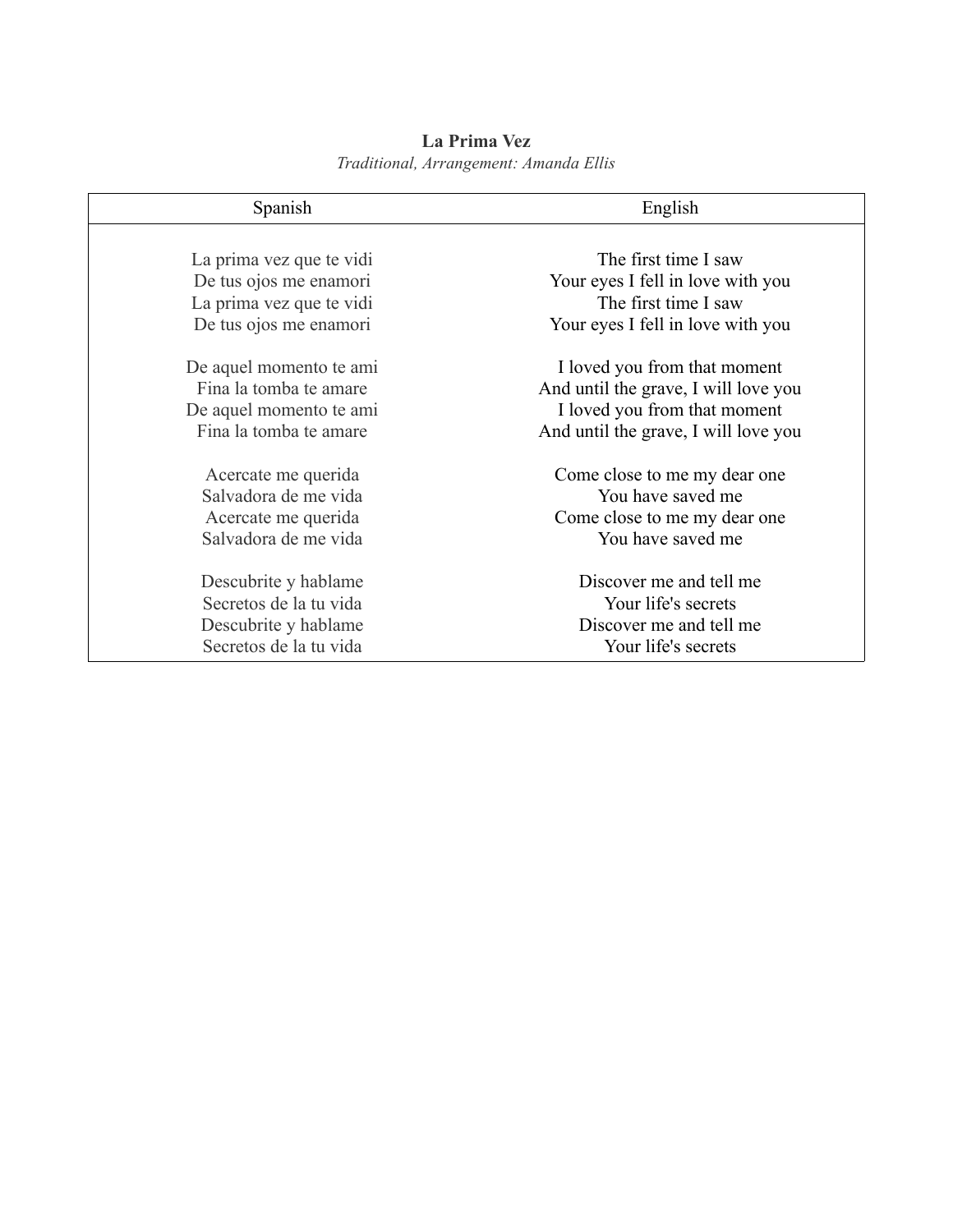#### **Siren Sky**

*Music/Lyrics: Sam Nolte*

Cast down thine anchor, your ship is at bay The tide, she is calling, but I beg thee to stay For fate, she has told me a secret of thine From me, ne'er shall you stray

The sea doth roar with the wind and the gale Yet this Hadan hall, so deep, shall prevail For leagues below, with darkness aglow No wind, nor rain shall assail Heed my calling

Walk with me on the ocean floor We'll stay hand in hand, till we can no more Breathe the air of a Siren sky And through the waters we'll soar

Moonlight strikes through the dark of the night May mine eyes be your sailor's delight Cease, be at ease, all fears, do appease Your silence and peace, I do plight

No mortal, nor demon, nor warrior bold May siege o're this palace of silence and cold Safe you'll be in the arms of the sea Our grasp is a force to behold Heed my calling

Walk with me on the ocean floor We'll stay hand in hand, till we can no more Breathe the air of a Siren sky And through the waters we'll soar

Place on my finger, a diamond or gold For soon we shall live out a legend foretold Close thine eyes to the sea's lullabies And I'll sing you the stories of old

Walk with me on the ocean floor We'll stay hand in hand, till we can no more Breathe the air of a Siren sky And through the waters we'll soar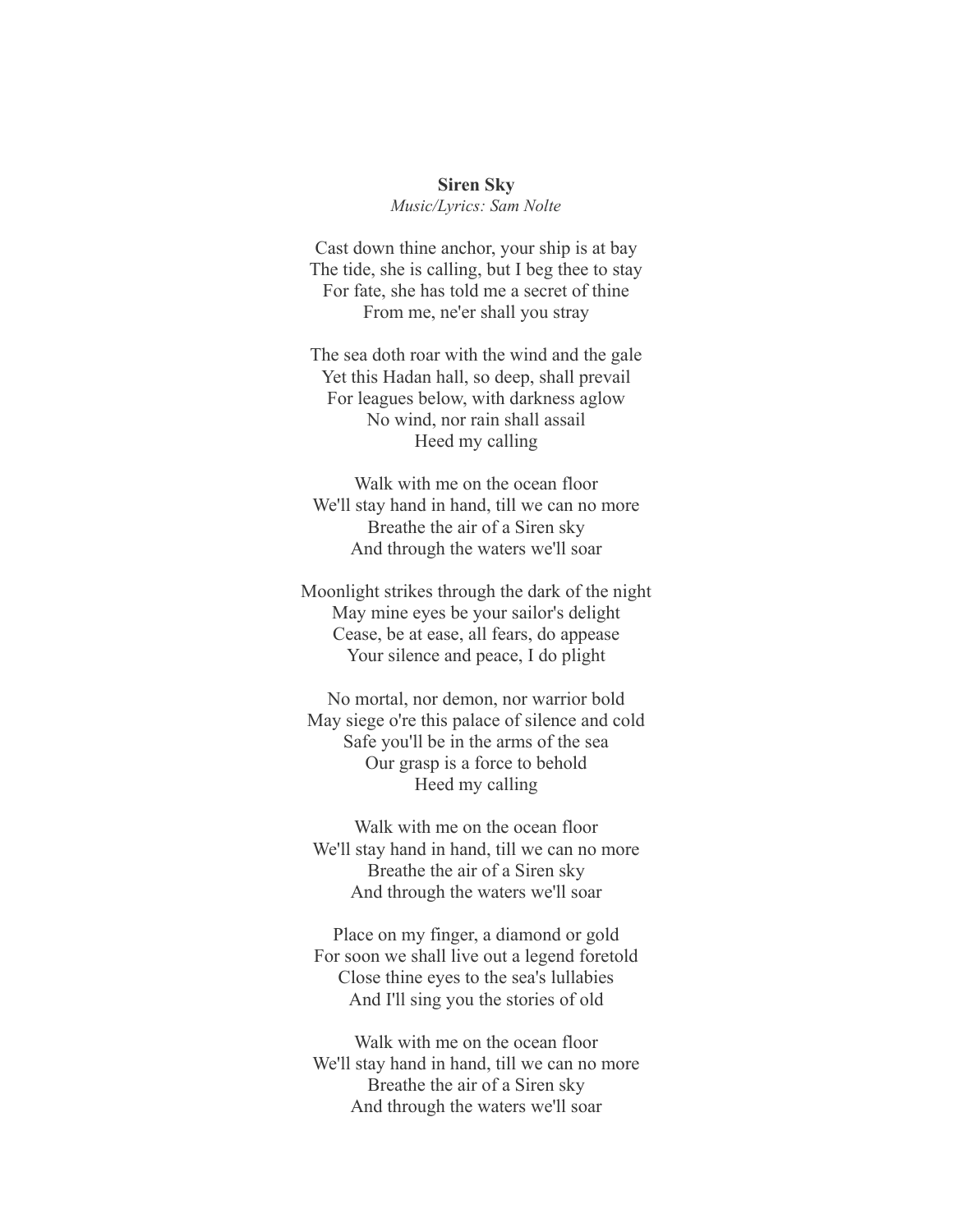# **Night Shall Fall**

*Music/Lyrics: Sam Nolte*

Sleep weary wanderer, close thine eyes Naught shall befall you here Dream you of whispers and lullabies of starry nights, calm and clear

Soon, night shall fall Silence and quiet will cradle all Soon, night shall fall Then darkness will turn into day

Wey, hey, sleep ye now Rest ye in peaceful slumber Wey, hey, sleep ye now Rest ye in peaceful slumber Rest ye in peaceful slumber Rest ye in peaceful slumber